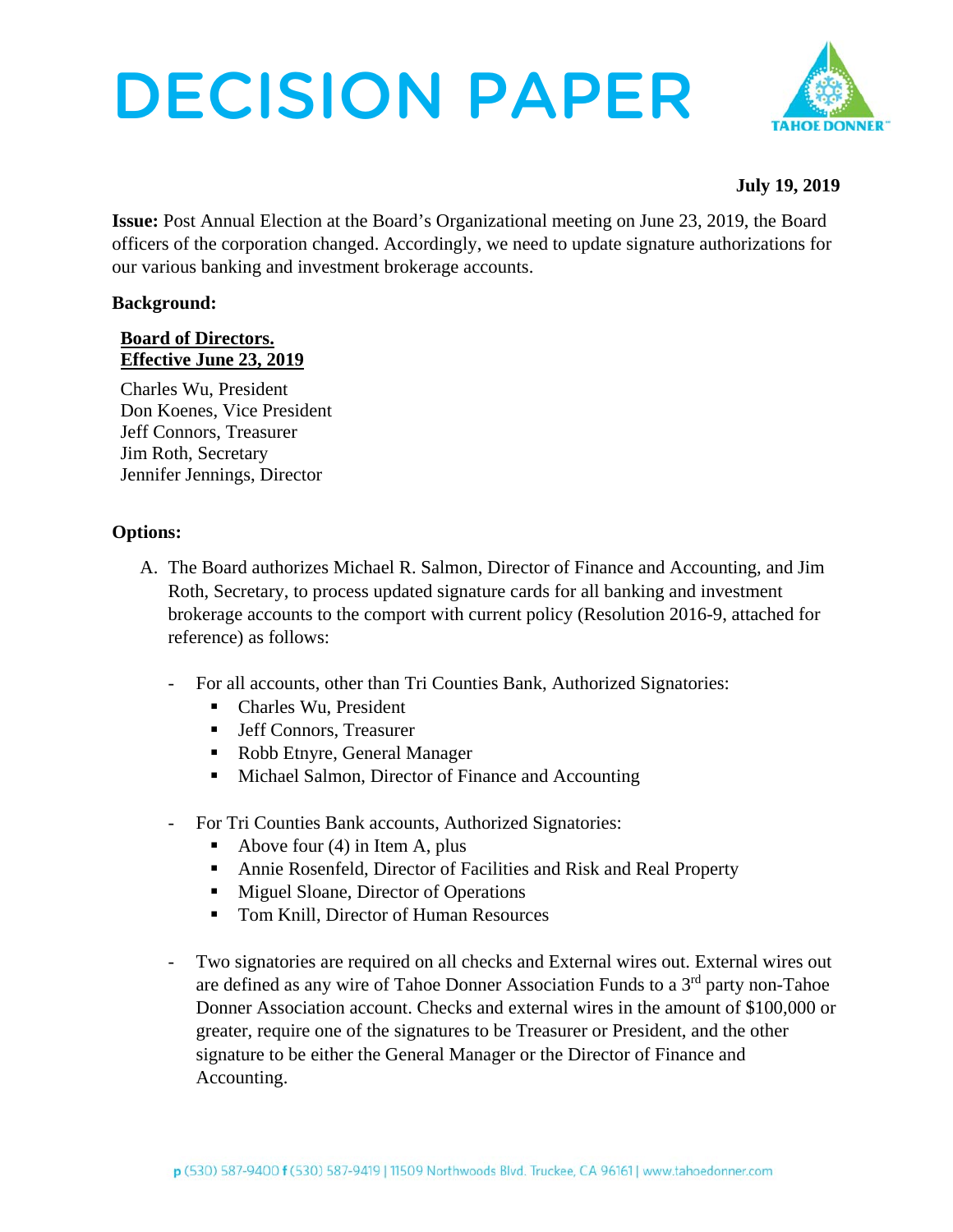



B. Approve something other as directed by the Board of Directors.

## **Recommendation:**

Staff recommends to Approve Option A of the decision paper as presented.

**Prepared By:** Michael R. Salmon, Director of Finance and Accounting

**Board Meeting Date:** July 27, 2019

| <b>General Manager Approval to place on Agenda:</b> | Date: |
|-----------------------------------------------------|-------|
|                                                     |       |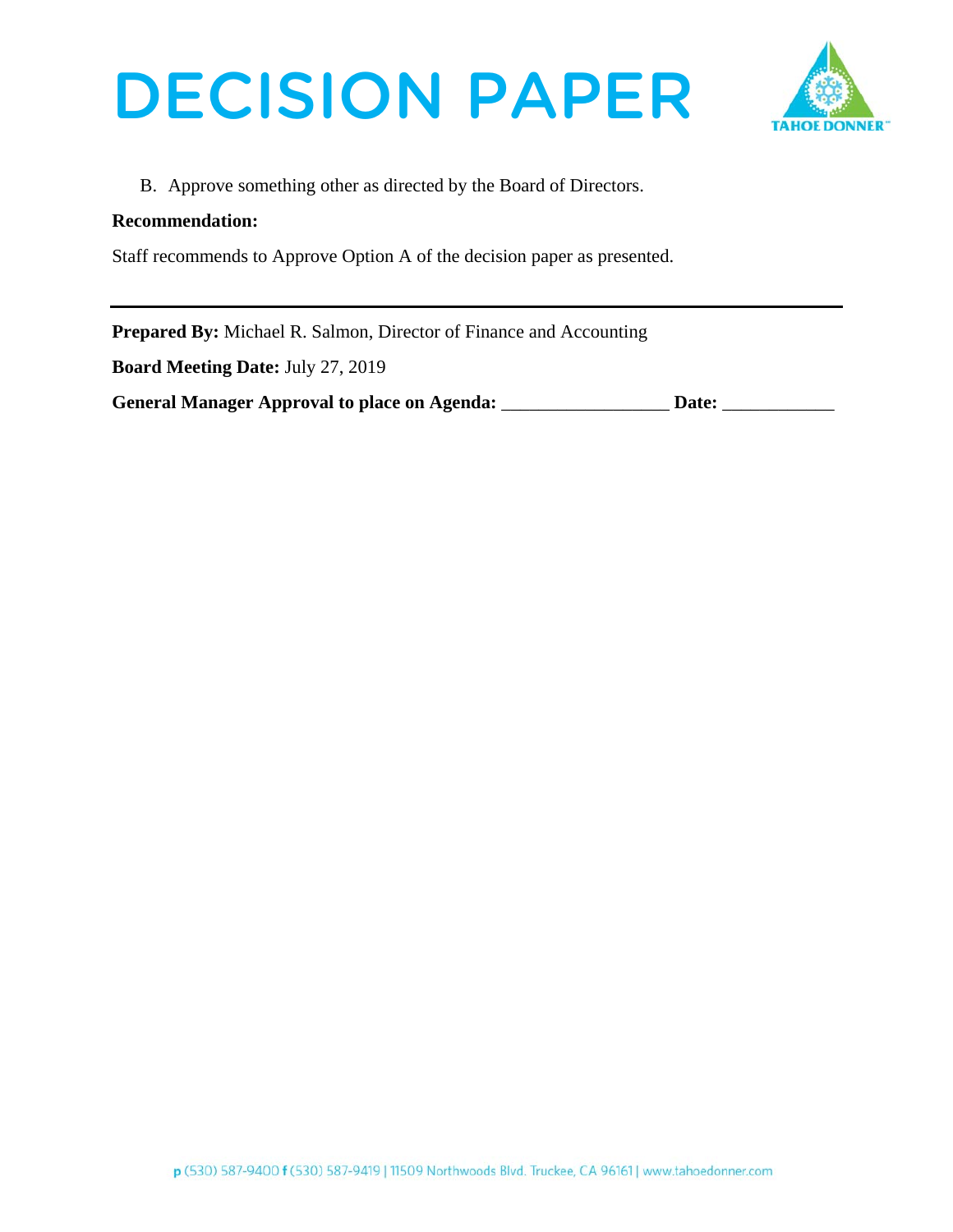

## **TAHOE DONNER ASSOCIATION BOARD OF DIRECTORS**

## **ADMINISTRATIVE RESOLUTION 2016-9**

# **AUTHORIZATION LEVELS POLICY**

WHEREAS, the Bylaws<sup>1</sup> of the Tahoe Donner Association (the "Association") empower the Board of Directors (the "Board") to make appointments and to authorize individuals to execute instruments related to the Association's various financial accounts, all for the benefit of the Association; and,

WHEREAS, the Association's Board has appointed the General Manager (the "GM") as Assistant Secretary<sup>2</sup> and the Director of Finance and Accounting (the "DFA") as Assistant Treasurer<sup>3</sup> to be Officers of the Corporation; and,

WHEREAS, the following constitutes the current authorization levels delegated to specified Association management and Board positions and supersedes the previously approved policy pertaining to such authorization levels, Administrative Resolution 2009-10;

NOW, THEREFORE, BE IT RESOLVED, that the Board approves the following **Authorization Levels Policy:** 

## **PURPOSE**

To delegate authority with respect to certain transactional matters of a management and financial nature to efficiently facilitate the business affairs of the Association to the positions specified.

<sup>&</sup>lt;sup>1</sup> Restated Bylaws of Tahoe Donner Association, ARTICLE XI, Section 3

<sup>&</sup>lt;sup>2</sup> Tahoe Donner Association Board of Directors, Resolution 2009-4, Appointment of Assistant Secretary & Signatory Authorization

<sup>&</sup>lt;sup>3</sup> Tahoe Donner Association Board of Directors, Resolution 2016-1, Appointment of Officer of Corporation-Assistant Treasurer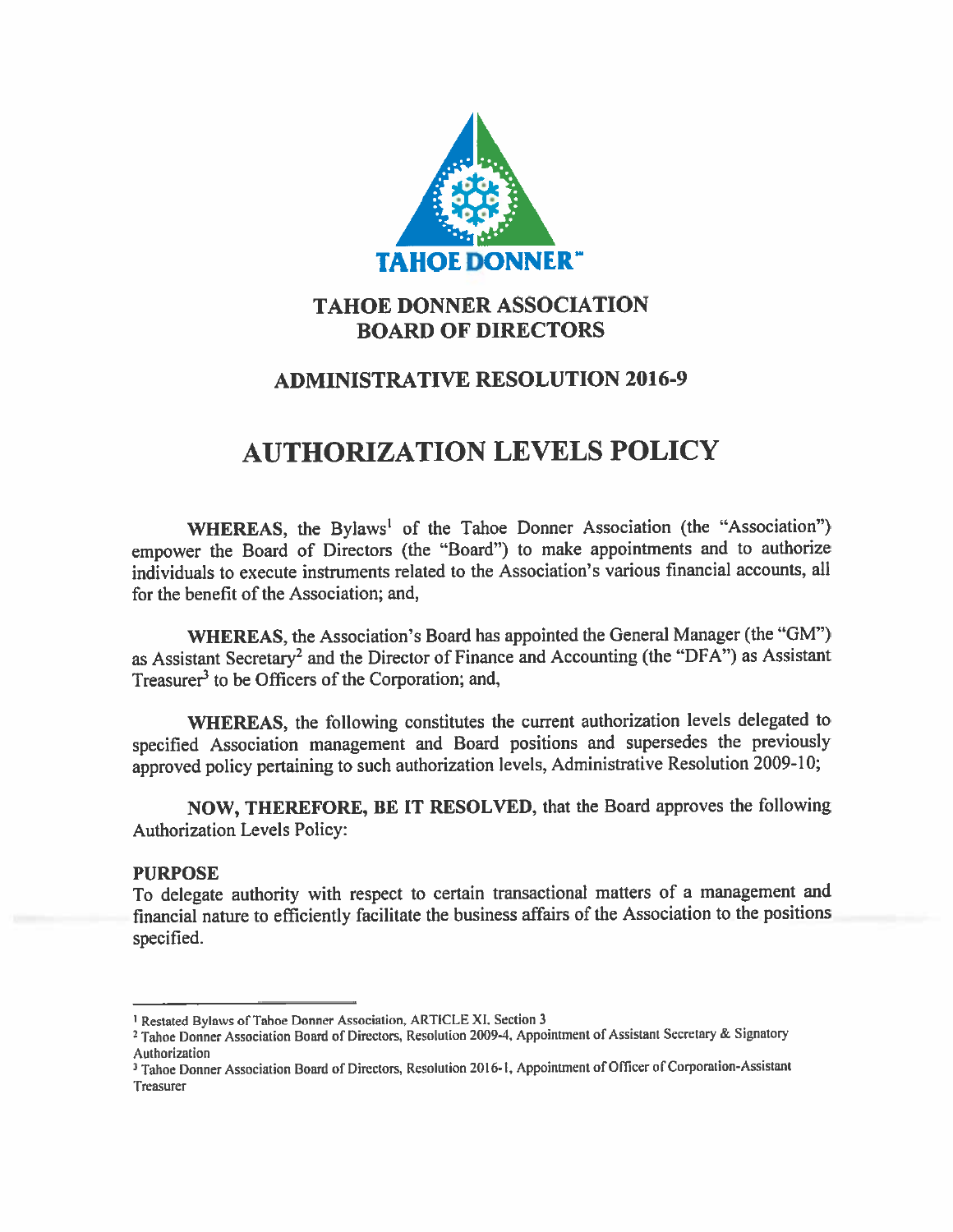## **CONTRACTS**

The GM or the DFA is authorized, on behalf of the Association, to enter into contracts of an annual value of less than fifty thousand dollars (\$50,000). Contracts in excess of this value shall be presented, along with the GM's recommendation, to the Board for its review and approval. All agreements contemplating concessionaire operation of Association facilities, the engagement of auditors, the procurement of insurance, or the provision of employee benefits, regardless of the apparent value of such agreements, shall be presented with the GM's recommendation to the Board for its review and approval.

## **PURCHASE ORDERS**

The GM or the DFA is authorized to execute purchase orders related to items that have been approved in the annual budget with a cumulative value not exceeding fifty thousand dollars (\$50,000) for any single item or project. The GM or DFA may delegate authority to execute purchase orders for less than \$2,000 related to items that have been approved in the annual budget to Directors, managers or other association staff at their discretion. All purchase orders for items exceeding \$50,000 in value shall be approved by the Board.

For any non-budgeted operating or capital fund expenditure Purchase Orders in excess of \$15,000 shall require Board approval.

## **CHECK SIGNING**

Two signatures are required on all checks as follows:

- $\bullet$  Under \$100,000:
	- o Authorized signatories are any two (2) of the following:
		- Treasurer  $\blacksquare$
		- **President**
		- $\blacksquare$  DFA
		- $\blacksquare$  GM
		- Director of Human Resources
		- **E** Director of Risk Management & Real Property
		- **E** Director of Operations
- \$100,000 and over:
	- o Authorized signatories:
		- $\blacksquare$ Treasurer or President, and any one (1) of the following:
			- General Manager
			- $\bullet$  DFA
- At the discretion of the DFA, only 1 signature is required for checks under \$500.  $\bullet$

## **FUND WIRE OR ELECTRONIC TRANSFERS**

Two written approvals are required on all transfers between Association Funds or to any account outside the Association.

The following persons are authorized to approve and/or execute transfers: